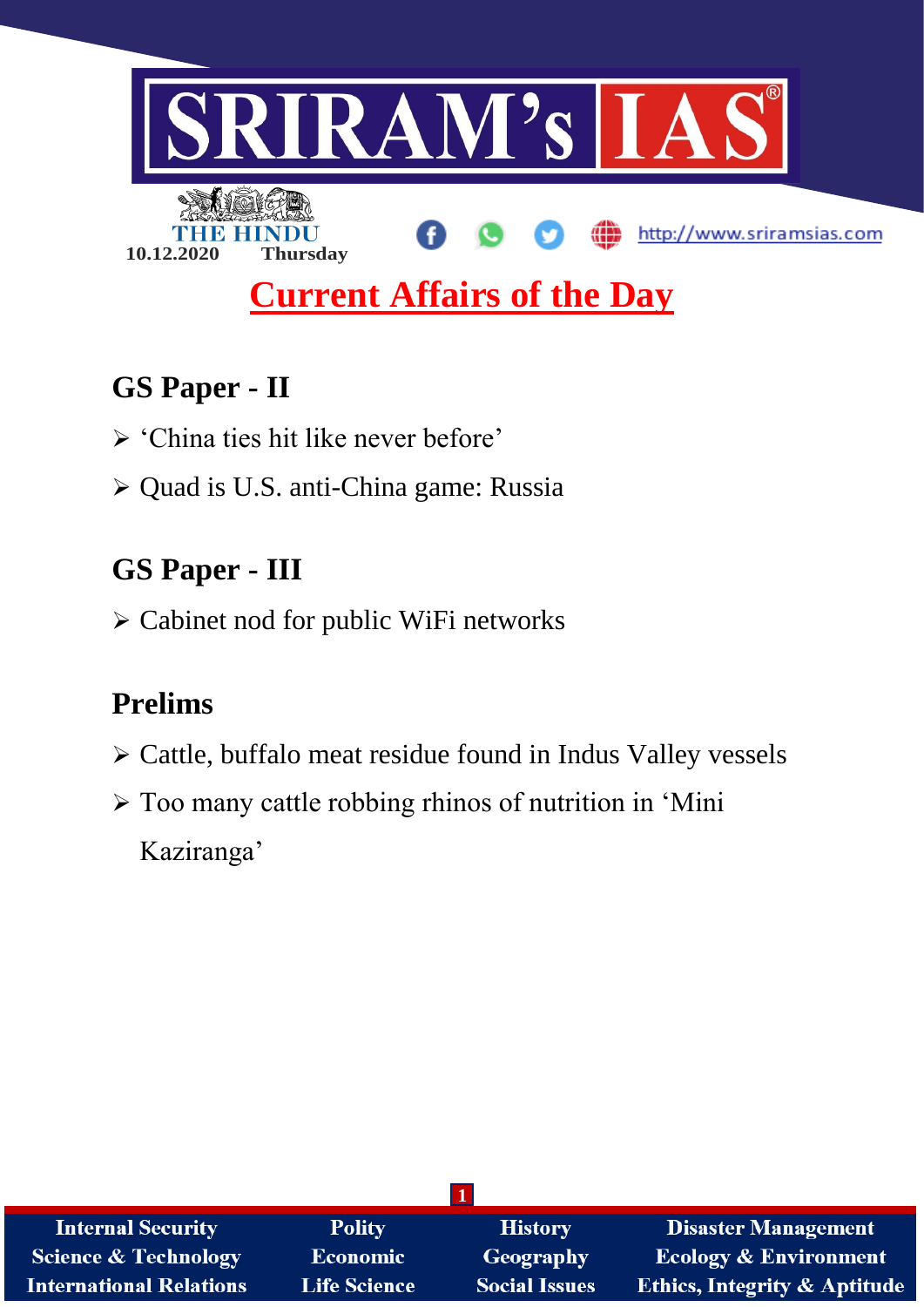

**Context:** The comments by Mr Jaishankar came against the backdrop of the over seven-month-long military stand-off between India and China at the Line of Actual Control (LAC) in eastern Ladakh.

## **Highlights:**

- 1. According to External Affairs Minister China had given India "five differing explanations" for deploying large forces at the LAC, adding this violation of bilateral pacts had "very significantly damaged their relationship that is now at its most difficult phase" in the last 30-40 years.
- 2. He said multiple agreements between the two sides were inked from 1993 with a commitment that both parties would not bring large forces to the border areas.
- 3. We are very clear that maintaining peace and tranquillity along the LAC is the basis for the rest of the relationship to progress.

## **Background: Galwan Valley clashes**



| <b>Internal Security</b>        | <b>Polity</b>       | <b>History</b>       | <b>Disaster Management</b>              |  |
|---------------------------------|---------------------|----------------------|-----------------------------------------|--|
| <b>Science &amp; Technology</b> | <b>Economic</b>     | Geography            | <b>Ecology &amp; Environment</b>        |  |
| <b>International Relations</b>  | <b>Life Science</b> | <b>Social Issues</b> | <b>Ethics, Integrity &amp; Aptitude</b> |  |

 $\overline{2}$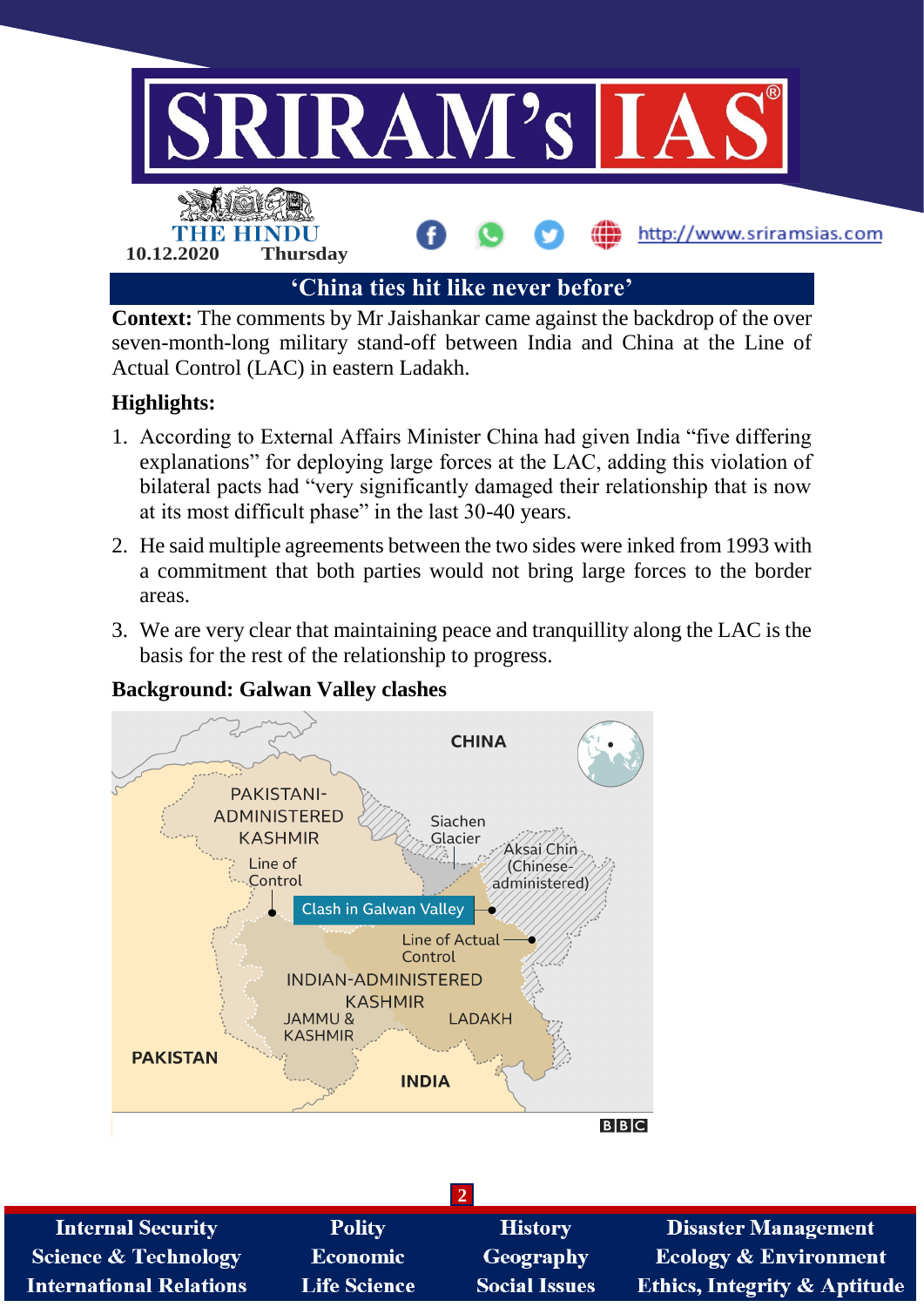

Russia hit out at the four-nation quadrilateral strategic dialogue or Quad, calling it a "devious policy" by western powers to engage India in "anti-China games". While Moscow has expressed concerns about the U.S. Indo-Pacific policy and criticised the Quad, comprising the U.S., Australia, Japan and India, as a "divisive" and "exclusivist" concept, this is the first time it has suggested that India-Russia ties could be affected by it.

### **Highlights: Russian remarks**

- 1. West is attempting to undermine Russian close partnership and privileged relations with India.
- 2. The U.S. and European countries were trying to "restore" the unipolar model with U.S. leadership, but that other powers or poles such as Russia and China would not be "subordinate to it".
- 3. The "U.S.-led West" had launched what Russia called a "game" that seeks to "isolate" Russia, as well as China.

#### **Concerns:**

- 1. Former diplomats suggested that the remarks signalled gaps in understanding between Moscow and New Delhi.
- 2. India Failed to convey to Russia India's point of view and its security concerns about Indo- Pacific and the Quad
- 3. Also, India had not expressed concerns about Russia's growing strategic ties with China publicly.
- 4. If Russia is concerned about the U.S. pulling India into its orbit, it should express some public concern about China's unacceptable territorial aggression against India.

**Background:** In the past month, India hosted military exercises with all the members of the Quad, and signed the final pending 'foundational agreement' BECA, which facilitates Indian and U.S. militaries in sharing intelligence. The incoming Biden administration is also expected to press harder on India against its purchase of the S-400 anti-missile system from Russia, which could attract U.S. sanctions.

| <b>Internal Security</b>        | <b>Polity</b>       | <b>History</b>       | <b>Disaster Management</b>              |
|---------------------------------|---------------------|----------------------|-----------------------------------------|
| <b>Science &amp; Technology</b> | <b>Economic</b>     | Geography            | <b>Ecology &amp; Environment</b>        |
| <b>International Relations</b>  | <b>Life Science</b> | <b>Social Issues</b> | <b>Ethics, Integrity &amp; Aptitude</b> |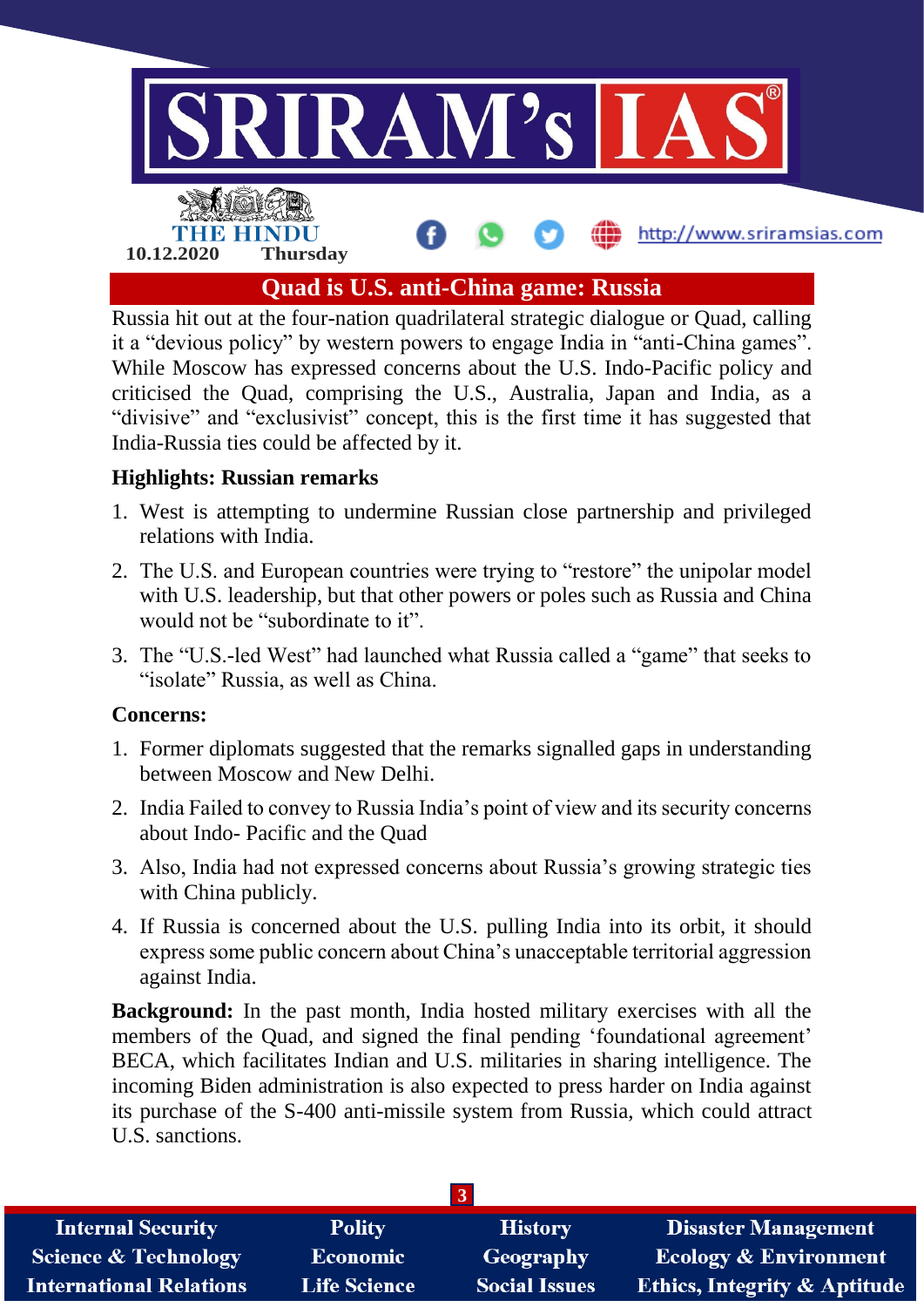

The Union Cabinet on Wednesday approved a proposal for setting up public WiFi hotspots across the country via public data offices or PDOs, which could even be a Kirana shop or a Paan shop. The move will bring a massive **Data Revolution** in the country.

### **Salient Features:**

This Public Wi-Fi Access Network Interface will be known as PM-WANI. PM-WANI ecosystem will be operated by different players as described herein under:

- 1. Public Data Office (PDO): It will establish, maintain, and operate only WANI compliant Wi-Fi Access Points and deliver broadband services to subscribers.
- 2. Public Data Office Aggregator (PDOA): It will be an aggregator of PDOs and perform the functions relating to Authorization and Accounting.
- 3. App Provider: It will develop an App to register users and discover WANI compliant Wi-Fi hotspots in the nearby area and display the same within the App for accessing the internet service.
- 4. Central Registry: It will maintain the details of App Providers, PDOAs, and PDOs. To begin with, the Central Registry will be maintained by C-DoT.
- 5. While no registration would be required for PDOs, PDOAs and App Providers will get themselves registered with DoT through the online registration portal

| <b>Internal Security</b>        | <b>Polity</b>       | <b>History</b>       | <b>Disaster Management</b>              |
|---------------------------------|---------------------|----------------------|-----------------------------------------|
| <b>Science &amp; Technology</b> | <b>Economic</b>     | Geography            | <b>Ecology &amp; Environment</b>        |
| <b>International Relations</b>  | <b>Life Science</b> | <b>Social Issues</b> | <b>Ethics, Integrity &amp; Aptitude</b> |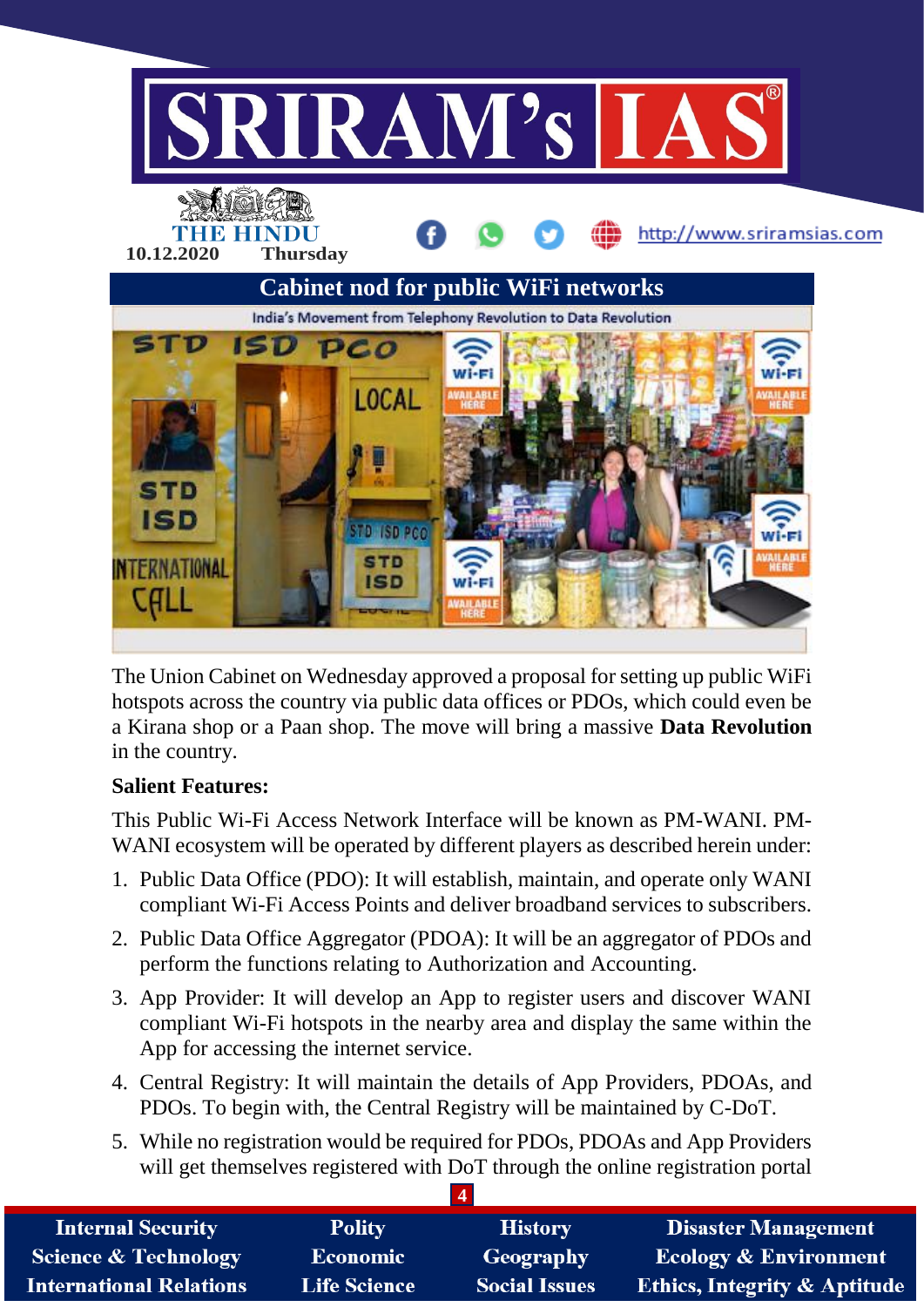

#### **Significance:**

- 1. The move, aimed at helping accelerate the uptake of broadband Internet services through WiFi, will not require the PDOs/PDOAs to get a license or pay a fee.
- 2. Availability and use of Broadband through WiFi will enhance incomes, employment, quality of life, ease of doing business etc.
- 3. PM-WANI is going to be a powerful transformative digital platform to empower ordinary Indian. it offers a lot of scope for various sectors, particularly education.

#### **Background:**

According to TRAI, in most major economies, for 50%-70% of their total usage time, mobile users use WiFi technology to communicate. However, in India, this figure is less than 10%. Service providers had in 2018 stated that they aimed to provide 5 lakh hotspots by March 31, 2019, and 10 lakh hotspots by September 30, 2019. However, these targets have not been achieved.

## **Cattle, buffalo meat residue found in Indus Valley vessels**

A new study has found the presence of animal products, including cattle and buffalo meat, in ceramic vessels dating back about 4,600 years at seven Indus Valley Civilisation sites in present-day Haryana and Uttar Pradesh.

### **Highlights:**

- 1. About 50-60% of domestic animal bones found at Indus Valley sites come from cattle/buffalo. The high proportions of cattle bones may suggest a cultural preference for beef consumption across Indus populations.
- 2. Study of lipid residues in Indus pottery shows the dominance of animal products in vessels, such as the meat of non-ruminant animals like pigs, ruminant animals like cattle or buffalo and sheep or goat, as well as dairy products.
- 3. Lipids are relatively less prone to degradation and have been discovered in pottery from archaeological contexts around the world.

| $\mathbf{P}$                    |                     |                      |                                  |  |
|---------------------------------|---------------------|----------------------|----------------------------------|--|
| <b>Internal Security</b>        | <b>Polity</b>       | <b>History</b>       | <b>Disaster Management</b>       |  |
| <b>Science &amp; Technology</b> | <b>Economic</b>     | Geography            | <b>Ecology &amp; Environment</b> |  |
| <b>International Relations</b>  | <b>Life Science</b> | <b>Social Issues</b> | Ethics, Integrity & Aptitude     |  |